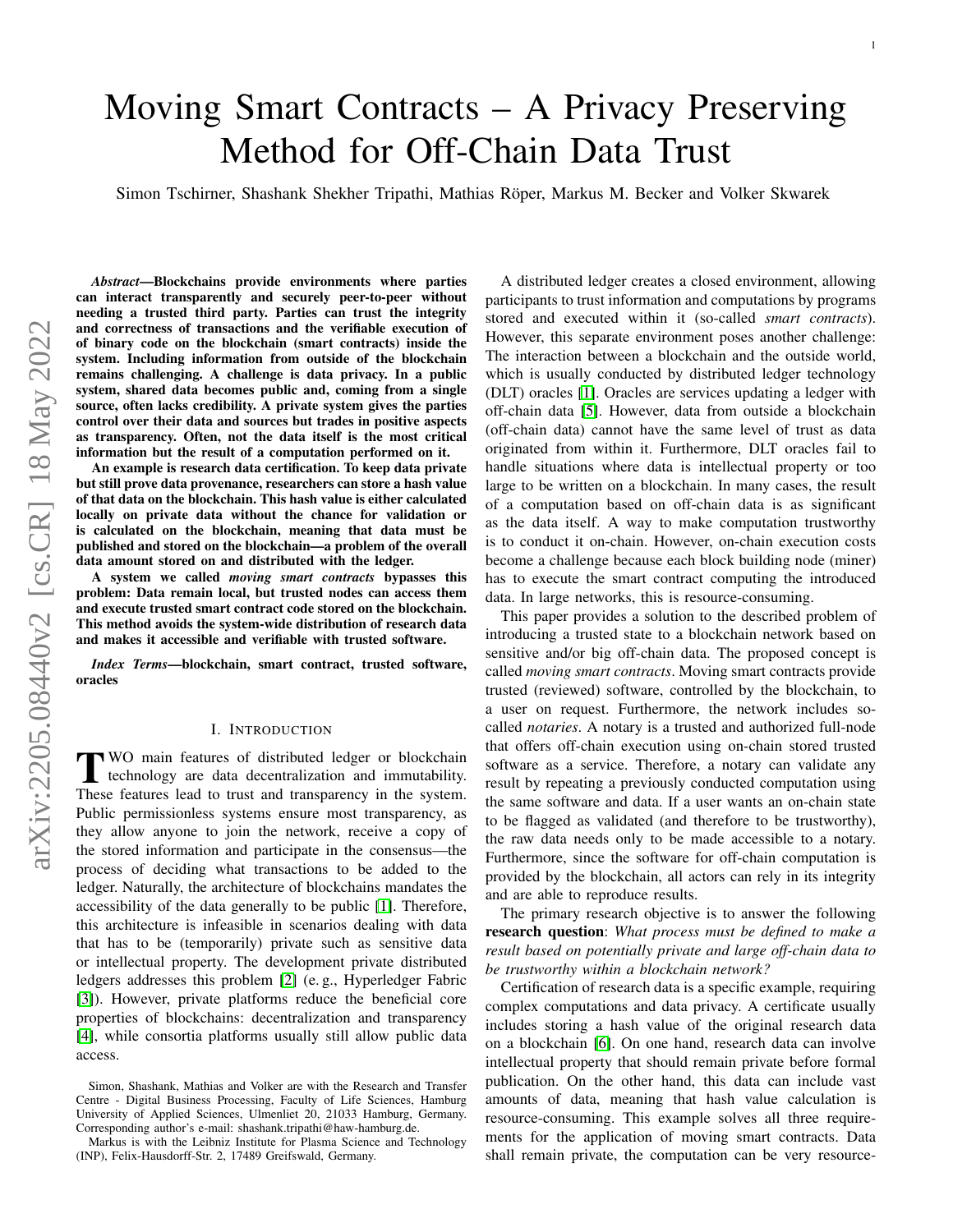consuming, and the computation result is as valuable as the input data. Therefore, this example is the perfect use case to evaluate moving smart contracts.

The secondary objective is thus to implement the use case of research data certification using moving smart contracts.

The remainder of this paper is structured as follows. After discussing the related work and background in section [II,](#page-1-0) a theoretical model describes the concept in section [III](#page-2-0) in detail. A detailed description of the implementation of academic data sharing in section [IV](#page-4-0) demonstrates the practical feasibility. Before the conclusion (section [VI\)](#page-8-0), in section [V](#page-8-1) an evaluation explores the degree to which moving smart contracts solve the use case and their limitations.

# II. BACKGROUND

<span id="page-1-0"></span>This section briefly presents the state-of-the-art from a theoretical point of view and discusses, how moving smart contracts differ from other approaches.

A mechanism build solely for local machines face many kinds of threats like attacks on control flow of program, masquerading malicious code, malevolent writes to memory or run-time attack. A hostile unit can inject its own program that will have all the permissions as the intended original program [\[7\]](#page-9-6). Therefore, adding checks to the application is not sufficient to counter such attacks. A weakly written program is also susceptible to attacks. A common example includes buffer overflows [\[8\]](#page-9-7) that allows the adversary to modify arbitrary memory locations for its benefit. With the help of blockchain, moving smart contracts addresses these threats.

# *A. Blockchains and Smart Contracts*

A blockchain is a list of blocks containing transaction data linked together with cryptographic hashes, constructing a Merkle tree, distributed over several network peers (nodes). Any change in a transaction would change the Merkle tree's root address, eventually changing the address of a block. Hence, the block is invalidated. With proper implementation of consensus algorithms like Proof of Work, [\[9\]](#page-9-8), Proof of Stake [\[10\]](#page-9-9), or Practical Byzantine Fault Tolerance [\[11\]](#page-9-10), a blockchainbased peer-to-peer network can become tamper-proof.

Buterin proposed the idea of the Ethereum blockchain that can perform computations besides being a peer-to-peer network [\[10\]](#page-9-9). *Smart contracts* are small programs, giving rules for performing computations. Szabo first proposed the term smart contract in 1994 to refer to self-executing codes [\[12\]](#page-9-11). In Ethereum, smart contracts are self-executing and tamper-resistant programs deployed on the blockchain. Since the execution of smart contracts happens on-chain, it utilizes the nodes' resources. All consensus-creating nodes of the respective blockchain network carry out the smart contract execution in parallel; the resulting redundancy leads to high computational and storage expenses. Therefore, it is common for an application to use off-chain resources and oracles [\[13\]](#page-9-12), e.g., for computationally extensive processing and large storage requirements.

In centralized systems, a central authority is responsible for creating a valid state based on given transactions. Furthermore, the users depend on the central authority to maintain their assets, like money in the case of banks. Blockchains, on the other hand, provide a system where participating peers make decisions in the network reaching a consensus following a consensus algorithm [\[14\]](#page-9-13). In terms of permission required for the participation in consensus-creating procedures, blockchains can be classified into two major types:

*a) Permissioned (consortia platforms):* Only authorized nodes are permitted to participate in consensus-creating procedures. Depending on the blockchain's governance design, nodes can, for example, become authorized through voting procedures. In some cases, there are different roles assigned to nodes in hierarchical order. The most common examples include Ripple and Eris.

*b) Permissionless:* Permissionless blockchains are publicly accessible. Any user can join the network, become a node, perform transactions, participate in creating consensus and reading the transactions conducted by other network participants [\[15\]](#page-9-14). The typical examples of permissionless blockchains are Bitcoin and Ethereum. The advantages of such blockchains are a high degree of decentralization, transparency, and availability open source.

## *B. Adding External Information Into Blockchain Environments*

An oracle is an agent that facilitates the interaction of a blockchain with the external world [\[16\]](#page-9-15), [\[17\]](#page-9-16). Usually, it is a trusted third party in the system, which could be software or a human feeding the data manually. Town Crier [\[18\]](#page-9-17) and Corda [\[19\]](#page-9-18) have a single oracle responsible for data transfer. Augur [\[20\]](#page-9-19), Gnosis, MS Bletchley [\[21\]](#page-9-20) and ChainLink [\[22\]](#page-9-21) propose to have multiple (independent) oracles. Multiple oracles vote for the correct answers mitigating the possibility of a single-point-of-failure. Although oracles can address offchain communication, data integrity remains an issue. There is a risk that data from oracles could be manipulated or bogus; therefore, the smart contract at the receiving end must build a mechanism for data check [\[23\]](#page-9-22) but there is always a risk at the intersection of on and off chain. Also, oracles work in an external environment; consequently, undesired events can obstruct the operation of the whole system. With the concept of moving smart contracts, data/results written to the blockchain can be validated by notaries. Errors in the off-chain execution of software are made visible since the computation is conducted in the process of validation by two independent parties, using the same trusted software.

Blockchain technology, especially public blockchains, has on-chain resource limitations making data storage infeasible in case of enormous data size. Therefore, researchers have tried to solve this problem by using off-chain storage. Eberhardt and Tai [\[24\]](#page-9-23) have discussed how off-chain computation and storage can help resolve the on-chain issues. They have considered five applications where off-chain processing can address on-chain limitations. They have discussed a method to demonstrate how a large amount of data can be associated with a smart contract. The reference to data stored in an addressable content system is stored in the blockchain. The reference is the hash of the data. Storing the hash as a variable of the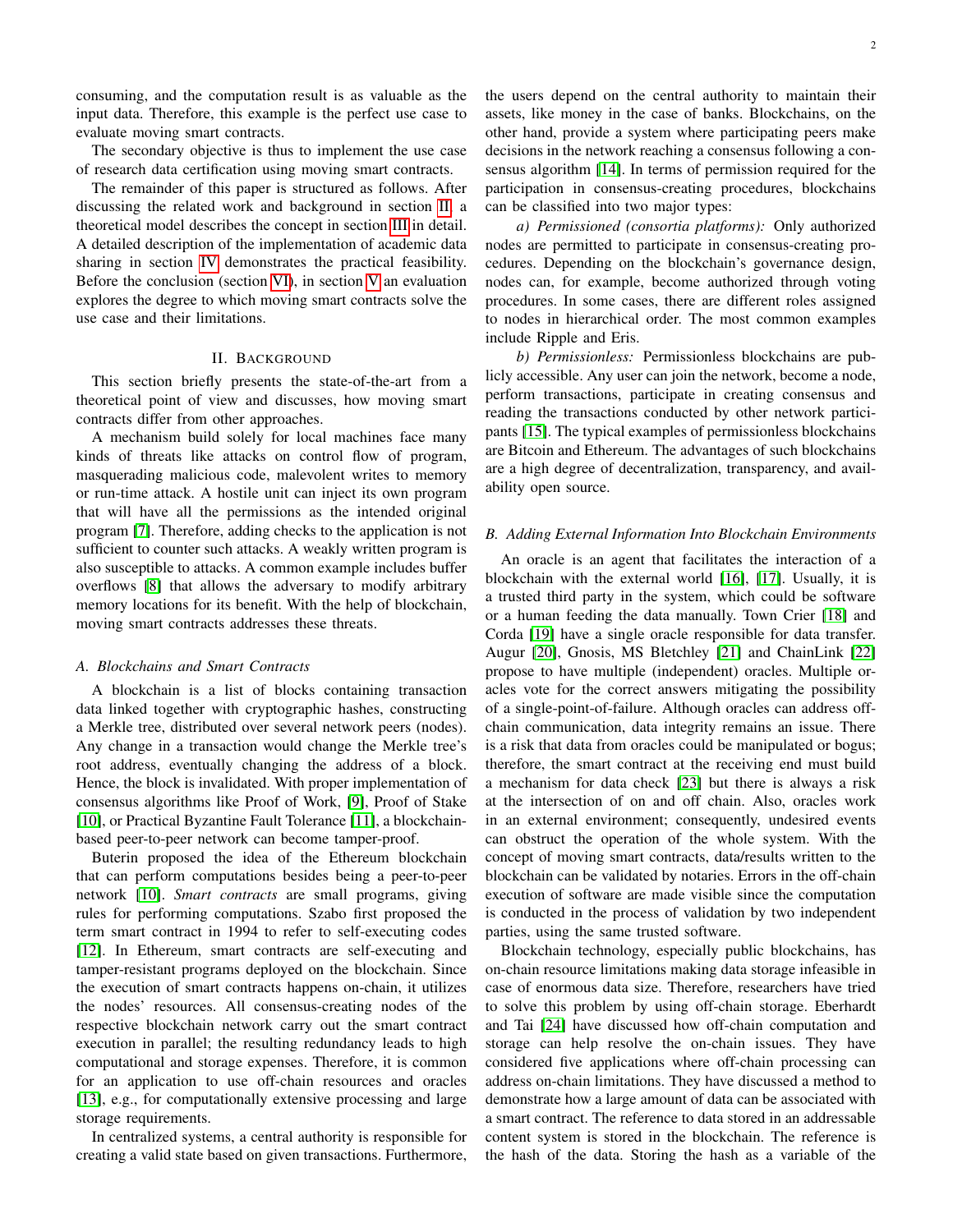smart contract ensures that a change of the data is detectable. Although, in this method, the addressable content system has to be trusted for hosting the data. The other possible solution includes decentralized storage systems, such as the InterPlanetary File System (IPFS) [\[25\]](#page-9-24). However, IPFS has no implementation of intellectual property management [\[26\]](#page-9-25). On a technical level, the storage for big data files on a distributed file system is not feasible as it requires resources from multiple network participants. IPFS stores parts of a file at multiple locations causing redundancy. Thus, ensuring data availability even when a node in the network goes offline. There are some projects that explore the possibilities to ensure correct execution, e.g., like Ethernity [\[27\]](#page-9-26), via trusted environments, this paper aims to choose a more straightforward approach discussed in section [III](#page-2-0) and [IV.](#page-4-0)

# *C. Use Case – Certification of Research Data*

Sharing of research data is an important aspect in open science [\[28\]](#page-9-27) and sometimes even required by research funds such as by "Guidelines for Safeguarding Good Research Practice" of the German Research Foundation (DFG<sup>[1](#page-2-1)</sup>). Especially in data-driven science, provenance (authorship and integrity) and reliability of data and metadata have to be proven. Therefore, a neutral and immutable platform that researchers can use to certify their data brings significant benefits to the research community [\[29\]](#page-9-28). The certification consists of creating a hash (serving as a fingerprint) of the research data, and storing this hash together with a trusted timestamp on the blockchain. At this stage, the certification proves the existence of the data at a particular time. Including further references to the researcher/data origin to the on-chain certificate, provenance can also be proven, even after publication.

One very common method for such an proof-of-existence is publishing a data-certificate by their cryptographic hash value. Later, this data can be verified by its hash value as it is sufficiently pseudo-random and unique.

As the only issue, the hash computation with a local algorithm can be faked. The blockchain itself can only check the validity of the hash, if this data is stored on the blockchain. But this again shall be avoided due to its size. Consequently, moving smart contracts provide a compromise: allowing initial data privacy and later memory resources without trading in trust entirely.

## *D. Bloxberg Blockchain Network*

The Bloxberg consortium was founded in 2019 with the aim of providing a blockchain for science, i.e. to establish an alternative infrastructure for academic purposes [\[30\]](#page-9-29). At the time of writing this paper, the consortium consists of around 40 academic institutions globally. Collectively, they are providing the Bloxberg blockchain<sup>[2](#page-2-2)</sup>.

Bloxberg is a consortial (public permissioned) blockchain network based on Ethereum. Only academic institutions can be

<span id="page-2-2"></span><sup>2</sup>https://bloxberg.org last access May 14, 2021

voted into the consortium; members are automatically entitled (and required) to run a full node (participating in creating the consensus). As consensus protocol, the Proof-of-Authority algorithm  $Aura<sup>3</sup>$  $Aura<sup>3</sup>$  $Aura<sup>3</sup>$  is used.

The academic orientation of Bloxberg fits well to the use case of research data certification, the primary use case to evaluate the moving smart contracts in this paper. Additionally, the author's institution (HAW Hamburg) is a member of the Bloxberg consortium, which allows deploying and testing the server-side tool that is part of the suggested implementation. Thus, Bloxberg is the natural choice for the exploration of moving smart contracts.

# III. MODEL

<span id="page-2-0"></span>This section describes the idea of the moving smart contracts in detail. It outlines the theoretical process, how parties in the process can be assured to use the same software to achieve a result based on off-chain data and how the moving smart contract evaluates that the result is trustworthy. In other words, a concept to introduce a validated state based on offchain data onto the blockchain.

# *A. General Idea*

Given the usage of Bloxberg, this process is tailored toward public permissioned blockchains. It utilizes the additional portion of trust or stake (since the network needs to approve on a new consortium member) that is connected to a full node of the network. It further aims to transfer the possibility of keeping data private from private blockchains onto public blockchains.

There are four kind of actors, interacting with the moving smart contract: The client, this is the party that owns or provides the off-chain data, in the example of research data certification, this would be the researcher, the notary that can act as a validator of the published provenance if requested by the client, moving smart contract that provides and govern the ecosystems and lastly, the peer can request the client's data and verify the results.

At first, only the client obtains or holds the data to be processed. The first important difference when using moving smart contracts is that the software for the processing is available via the blockchain. In the first step, the client downloads that software and processes her data. The result is written back on the blockchain and thus publicly available.

The result stored on the blockchain can prove data existence at this stage, but it is impossible to guarantee the correct execution of the software stored on the blockchain. However, instead of utilizing complex solutions, moving smart contracts rely on the validation of Alice's execution in later steps.

The second step is an optional step for pre-public validation to increase trust in the data. The basic idea is that the researcher selects a trusted notary in the blockchain network. The researcher can now transfer his data confidentially to Bob, who can validate and confirm or create the PoE-hash. As the notary node is part of the blockchain, it uses and accesses

<span id="page-2-3"></span><sup>3</sup>https://openethereum.github.io/Aura last access May 14, 2021

<span id="page-2-1"></span><sup>1</sup>https://www.dfg.de/en/research\_funding/principles\_dfg\_funding last access June 7, 2021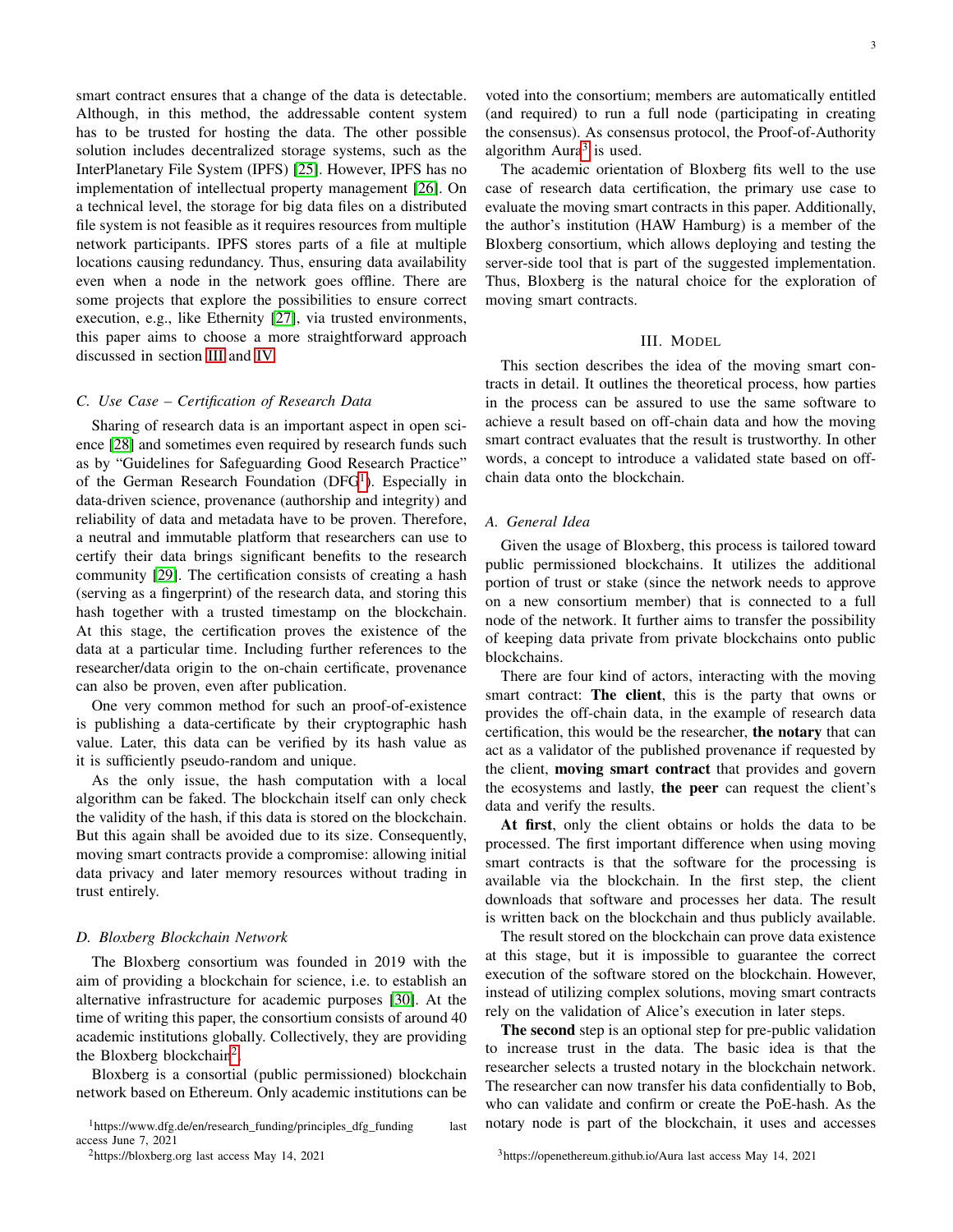the validated and trusted verification smart contracts on the blockchain.

At last, during the third step, three options exist.

- The researcher can publicly share data by adding its access link to the PoE on the blockchain, and the reference to the written publication including scripts or smart contracts for evaluation. Now everyone can download the data and software stored on the blockchain to validate the results independently.
- Alternatively, the researcher can decide to share data privately with selected partners. They will need the same information as before (link to data, software, and result), including, e. g., credentials to access the data.
- As a last option it is possible to withdraw the result. If for some reason, the researcher decides not to share data or results anymore, he can use a smart contract on the blockchain to mark the previously submitted PoE or even results as invalid.

In summary, the steps to be covered by moving smart contracts are:

- 1) Proof of existence (certification)—the client processes its data and stores the result on the blockchain.
- 2) Validation—the client picks a notary to confirm the result from the previous step.
- 3) Further steps
	- a) Publication—client decides to share its data publicly; everyone will be able to access the client's data and to validate the certificate/processing.
	- b) Private sharing—client decides to share its data privately, a selected peer gets access to the data protected by credentials; the peer can access the client's data and validate the certificate/processing.
	- c) Withdrawal—client withdraws result.

Having the certificate additionally validated by a notary (the second step above) is optional in this scenario. However, using a notary, the network has strong evidence that the data existed, and Alice rests assured that later validation of the certificate will succeed.

# *B. Process flow of privacy preserving research data publication and moving smart contracts*

This section gives a more technical perspective on moving smart contracts based on the steps presented above.

The process starts with the initial certification or PoE. In figure [1,](#page-3-0) the researcher wants to create a proof of existence for his data. The software needed for this certification is stored on or is accessible via the blockchain. The moving smart contract—an actual smart contract deployed on the blockchain—transfers the software for the certification request to the client. The client processes the data and returns the result to the moving smart contract, which takes care of storing the result on the blockchain. From now on, the client can prove that the data processing happened at a particular time.

The sub-step *process data* takes place in several steps. It means that the active part processes the data with a piece of software. In the typical case, the software will always be the same in one instance of the process, as the moving smart



<span id="page-3-0"></span>Fig. 1. Step 1: A client processes its data and stores the result on the blockchain (proof-of-existence).



<span id="page-3-1"></span>Fig. 2. Step 2: A client selects a notary to verify its result from the first step.

contract provides it. The data should, in any case, be the data that the client initially processed. If not, any later processing will yield a different result.

The previous proof has one problem: As long as no other trusted party confirms it, this self-certification is of limited value. The optional second step (see Figure [2\)](#page-3-1) increases trust: A notary within the blockchain network–a node of higher and central trust—gets the task to validate the certification from the previous step. In order to do so, the client sends a *validator package* to the moving smart contract.

The validator package is a data structure consisting of the following:

- recipient—optional, but as long as data privacy is an issue, these packages address a certain receiver, either a peer or a notary,
- reference to on-chain data—optional, a reference to the result the client initially stored on the blockchain,
- software reference—a reference to the required software that reproduces the processed data from the raw data on the client,
- external data reference—typically a URL under which the original data is accessible,
- credentials—optional, credentials needed to access the data, in case it is to be kept private.

The moving smart contract uses the receiver information to notify, in this case, the notary. The notary can accept the package, and, in consequence, the moving smart contract pushes the software onto the notary. The notary then reads the data, which shall be verified, on a separate channel outside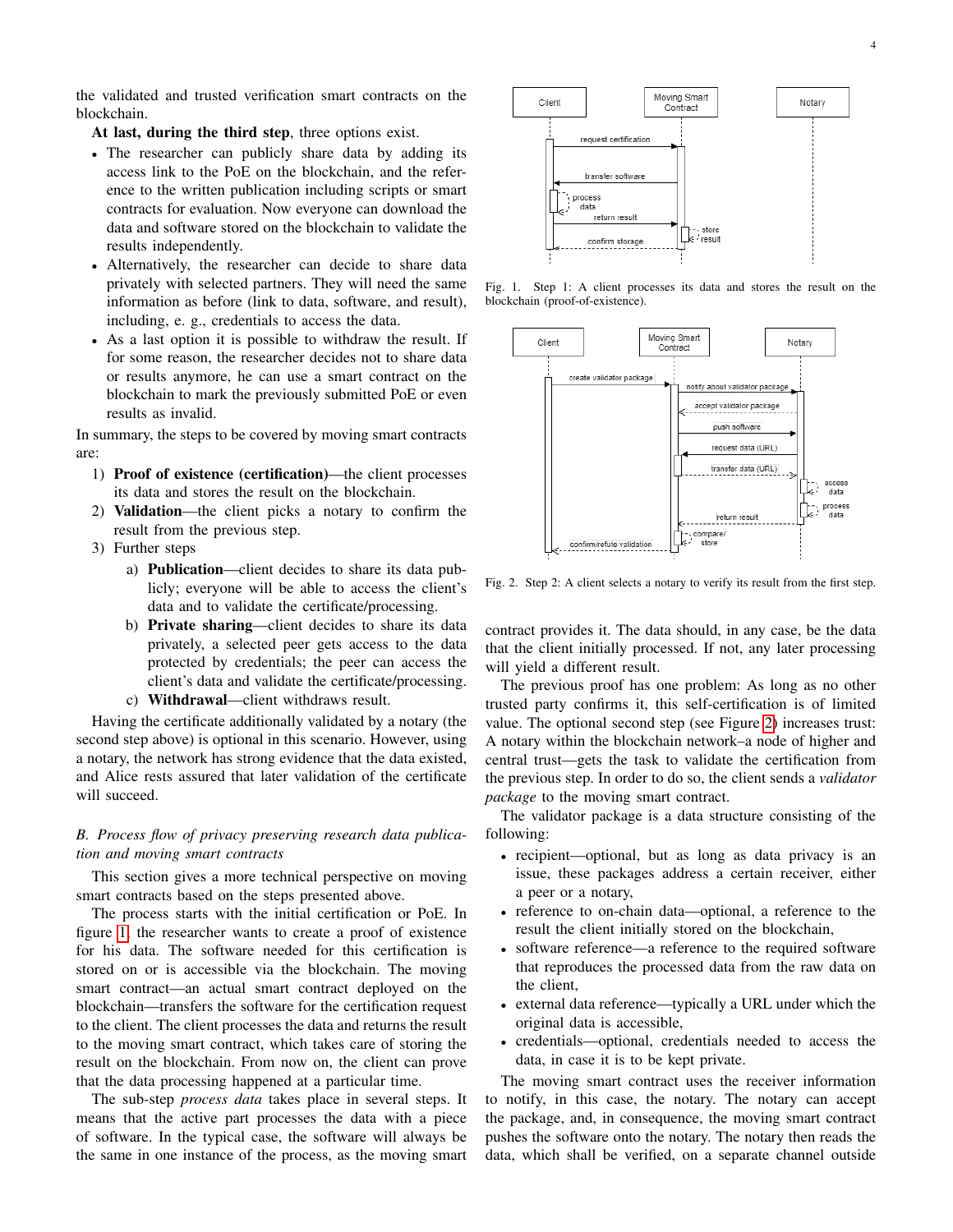

<span id="page-4-1"></span>Fig. 3. Step 3a: A client publishes the original data, similar to step 2, a node from the blockchain network verifies the client's result before the data can be published.

the blockchain from the client. This sub-step is also common to several steps. It includes receiving the location of the data (*request data(URL)*) to process and its retrieval (*access data*), in this case, typically requiring credentials, to retain data privacy.

The notary now processes the data and returns his result to the moving smart contract. In the recurring sub-step *compare/store*, the moving smart contract compares the notary's result with the initially stored client's result. A match yields in confirmation of the certificate, otherwise a refutation of the validation. In the latter case, the client could renew the validation request, as something might have gone wrong, e.g., during data transmission. However, retries should be limited.

Eventually, the client might choose to publish her data publicly. Figure [3](#page-4-1) depicts this step. This step resembles the previous step with a few differences: The validator package does not contain a receiver and is publicly available via the moving smart contract. Consequently, now any node of the blockchain network may execute the validation step previously done by the notary. On successful comparison, the moving smart contract confirms the publication.

Before publication, a client might also want to share her data privately. Figure [4](#page-4-2) depicts this step, and again, it resembles the two previously described steps. However, in this step, the peer initializes the process, asking the client for her data. According to the request, the client creates another validator package, this time directed towards the peer. The peer gets notified via the moving smart contract, software and data transfer to and processing on the peer functions similarly. Afterward, the peer writes the result back to the moving smart contract. The moving smart contract compares the new result to the stored result. A match confirms data integrity, and the peer is free to proceed with the transferred data, which can now be regarded as validated.

The final option is for the client to withdraw the data. As depicted in figure [5,](#page-4-3) this step is relatively simple: The client indicates withdrawal to a smart contract; after that, the smart contract on the blockchain adds a note of withdrawal to the information stored on the blockchain. The result should not



<span id="page-4-2"></span>Fig. 4. Step 3b: A peer request to (privately) receive the client's data, only when the peer confirms the client's result, integrity of the data is proven



<span id="page-4-3"></span>Fig. 5. Step 3c: Client withdraws the result from first step.

be regarded as certified anymore.

# *C. Software for execution uniformity*

The software is either stored in a transaction on the blockchain or on off-chain storage. In the latter case, design patterns such as [\[31\]](#page-9-30) ensure the integrity of the software, e.g., securing it with a hash stored on the blockchain (cf. [\[31\]](#page-9-30), Section 4.3).

The software can exist in the form of source code that needs to be compiled first, in the form of byte code or a container. Each form has advantages and disadvantages. On the one hand, source code is lightweight, but it requires an executable environment installed on the systems supposed to run the software. On the other hand, containers are complete in terms of the environment but are bulkier than source code. Additionally, the software must guarantee the same result independent of the used platform, which is more challenging when compiling source code separately on each target.

At last, the software must be (manually) controlled first. Otherwise, it is possible to introduce malicious code to the notary or any party to execute the software.

# IV. IMPLEMENTATION

<span id="page-4-0"></span>The goal of the implementation is to prove the feasibility of the presented moving smart contracts. The implementation covers step 1 and 2 from the previous section (see Figure [1](#page-3-0) and [2\)](#page-3-1). As discussed, steps 3a and 3b are, to a large extent, similar to step 2. The main difference is that the third party in step 2 is a notary, i.e., an actively selected node of the blockchain network, while it can be any node of the blockchain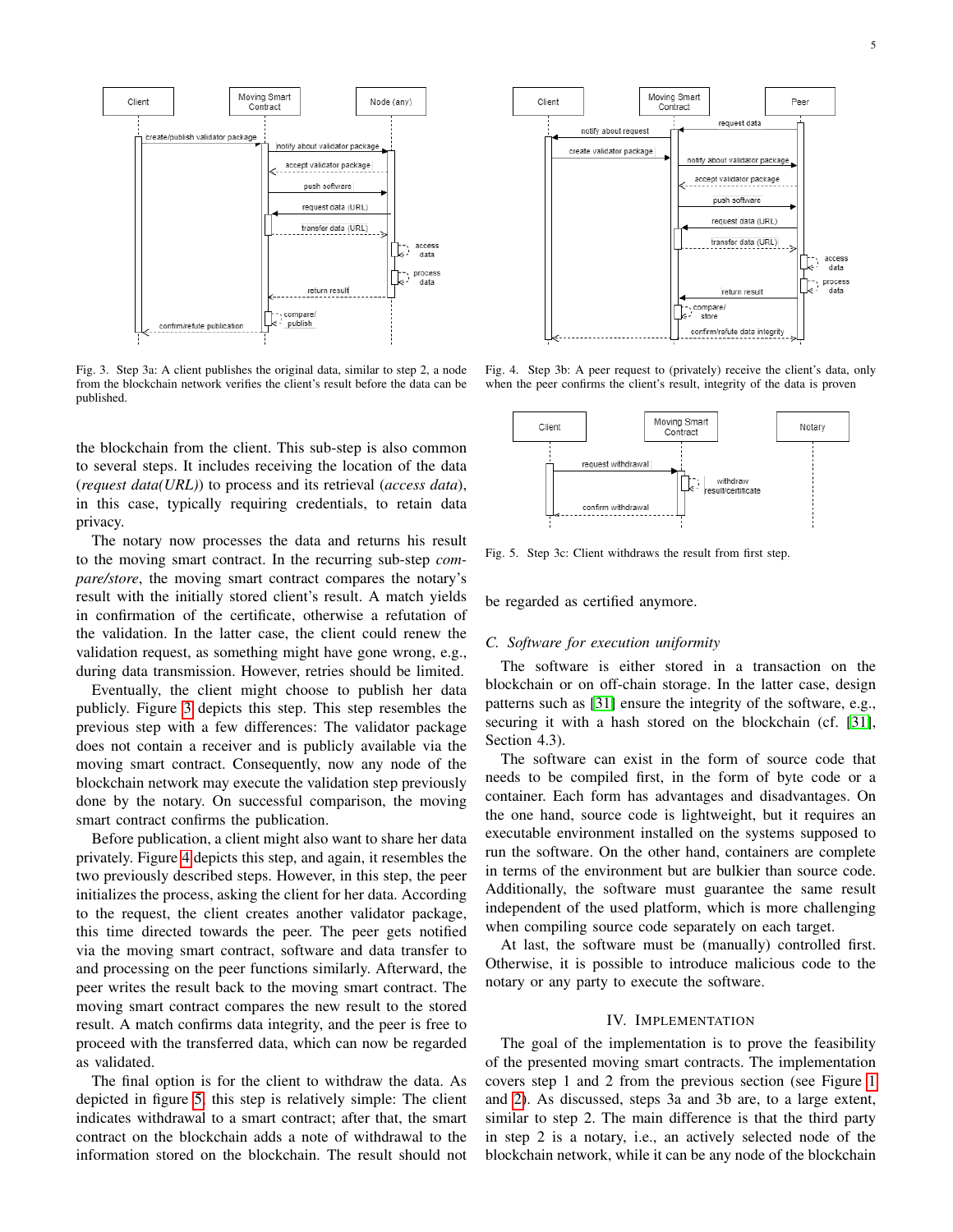network in step 3a. In step 3b, the restriction of the third party to be a member of the blockchain network does not apply anymore. Therefore it is safe to assume that the feasibility of implementation of step 1 and 2 implies the feasibility of step 3a and 3b. Due to its minimal extent, the implementation of step 3c is omitted.

# *A. Implementation Details*

The prototype system consists of three components: the client-side application, the smart contract deployed to Bloxberg (public permissioned blockchain), and the notary side server application. The client-side and notary (server) side applications are programmed in the Python programming language. The smart contract is written in Vyper—a Pythonlike programming language for Ethereum smart contract development. Pseudo-code presents relevant parts of the implementation.

*1) Client-Side Implementation:* Clients are actors, e.g., researchers, who use the provided functionalities of the system. To do so, they use the client-side tool—an application running on their local computer. Since running an own node to interact with the blockchain is not feasible for most clients, a trusted third party node can serve as an entry point for blockchain interaction.

The pseudo-code in listing [1](#page-5-0) shows the procedure to certify data (cf. Figure [1\)](#page-3-0), in the client-side tool, in an abstract way. The communication with the moving smart contract, i.e., the smart contract deployed on Bloxberg implementing the functionality of the moving smart contract, happens via the sc\_interface. The user is prompted for the data path (e.g., on her local computer). The tool then requests the software from the smart contract, compiles it (create\_executable\_script), and runs it, passing the data from the inserted path onto the executable. In this example, the selected software calculates the hash value on the passed data, the result is written back onto Bloxberg via the smart contract interface.

<span id="page-5-0"></span>

| <b>Listing 1</b> Client certifies data |                                                               |  |  |
|----------------------------------------|---------------------------------------------------------------|--|--|
|                                        | 1: procedure CERTIFY_DATA(sc_inter face)                      |  |  |
| 2:                                     | $s \leftarrow$ false                                          |  |  |
| 3:                                     | $code_id \leftarrow "HASH_FUNCTION"$                          |  |  |
| 4:                                     | $data$ path $\leftarrow$ user input                           |  |  |
| 5:                                     | $code \leftarrow sc\_interface.request\_code(code\_id)$       |  |  |
| 6:                                     | $program \leftarrow create\_execute\_script(code)$            |  |  |
| 7:                                     | $data\_hash \leftarrow execute(\n    program, data\_path)$    |  |  |
| 8:                                     | $secret, secret\_hash \leftarrow generate\_secret()$          |  |  |
| 9:                                     | $s \leftarrow sc\_interface.create\_certificance(data\_hash,$ |  |  |
| 10:                                    | secret hash, code id)                                         |  |  |
| 11:                                    | <b>return</b> $[s, data\_hash, secret]$                       |  |  |
|                                        | 12: end procedure                                             |  |  |

To perform the step of data validation via a notary (cf. Figure [2\)](#page-3-1), the clients use the tool for creating the requests in the form of validator packages. Each validator package is organized as an object within the dedicated smart contract. Each contains information regarding who shall using what code to process which data.

Listing [2](#page-5-1) shows the procedure to create validator packages. First, the tool prompts the user for all relevant input: IDs of the notary and software to select and a URL pointing to the data. Not shown in the pseudo-code: Users can also use the tool to list possible notaries and software to choose from. The next step involves the selection of the notary node of interest. In principle, the selected notaries are the only party in the blockchain network to access the clients' data. However, if data and its URL are provided unencrypted, anyone can read the data, as the access to the information on Bloxberg is public. If data should remain private, which typically is the case for this step, users should select to use encryption. First, the data storage requires credentials  $(data \, pw)$  for data transfer/decryption. Second, either the credentials or additionally the provided URL need to be encrypted. If the data is to be shared with a node of the blockchain network (which is part of the definition of a notary), the tool uses that node's public key for encryption, which is available through the blockchain network, accessed via the smart contract interface.

<span id="page-5-1"></span>

| <b>Listing 2</b> Client initiates data validation by notary     |
|-----------------------------------------------------------------|
| 1: procedure INITIATE_DATA_VALIDATION(sc_inter face,            |
| data hash, secret)<br>2:                                        |
| $vp \leftarrow false$<br>3:                                     |
| notary_id $\leftarrow$ user input<br>4:                         |
| so f tware_id $\leftarrow$ user input<br>5:                     |
| $data\_url \leftarrow user input$<br>6:                         |
| $data\, pw \leftarrow user\, input$<br>7:                       |
| $\textit{encrypted} \leftarrow \textit{user input}$<br>8:       |
| if encrypted = true then<br>9:                                  |
| $pub\_key \leftarrow sc\_interface.get\_pkey(notary_id)$<br>10: |
| $data\_url \leftarrow encrypt(data\_url, pub\_key)$<br>11:      |
| $data\_pw \leftarrow encrypt(data\_pw, pub\_key)$<br>12:        |
| end if<br>13:                                                   |
| $vp \leftarrow sc\_interface.create\_vp(data\_hash,$<br>14:     |
| notary_id, data_url, data_pw, encrypted)<br>15:                 |
| return $\nu p$<br>16:                                           |
| 17: end procedure                                               |

After the tool has collected all information, the validator package is created via the smart contract interface. The process continues on the notary.

*2) Notary-Side Implementation:* A notary is a supervisory node and, in this case, part of the Bloxberg network, i.e., a public or private research institute, university, or organization. A node needs to run the program shown in Listing [3](#page-6-0) to become a possible notary and register to the moving smart contract (that functionality is available but omitted in this paper to focus on the primary functionality).

Notaries continuously stay in listening mode. A notary triggers when a client publishes a validator package on the blockchain directed to the notary itself. The triggered notary extracts information from the validator package lying on the blockchain. On acceptance, the moving smart contract transfers the software to the notary. If the client encrypted data access, the notary uses its private key to decrypt the information. The notary retrieves the data from the URL in the validator package and processes it with the software it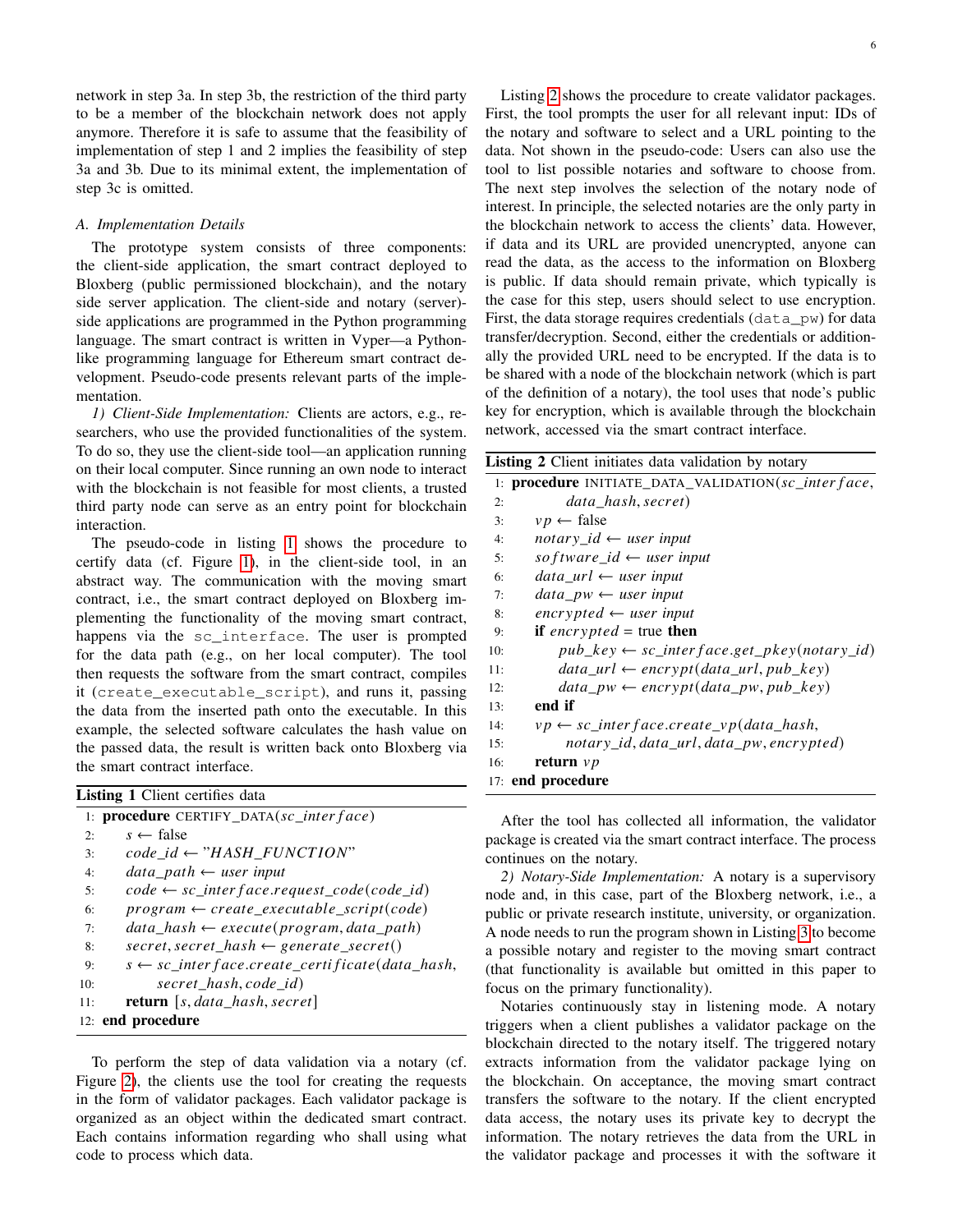<span id="page-6-0"></span>

|  |  |  |  |  | Listing 3 Receive and process validator package |  |
|--|--|--|--|--|-------------------------------------------------|--|
|--|--|--|--|--|-------------------------------------------------|--|

| 1: <b>procedure</b> VALIDATE_DATA(sc_inter face, notary_id)  |
|--------------------------------------------------------------|
| $KEY \leftarrow self.PRIVATE\_KEY$<br>2:                     |
| while true do<br>3:                                          |
| $vp \leftarrow sc$ interface.get vp(notary id)<br>4:         |
| $data\_hash \leftarrow vp['data\_hash"]$<br>5:               |
| $data\_url \leftarrow vp['data\_url"]$<br>6:                 |
| $data\_pw \leftarrow vp['data\_pw"]$<br>7:                   |
| <b>if</b> $vp['encrypted'']$ = true <b>then</b><br>8:        |
| $data\_url \leftarrow decrypt(data\_url, KEY)$<br>9:         |
| $data\_pw \leftarrow decrypt(data\_pw, KEY)$<br>10:          |
| end if<br>11:                                                |
| $code \leftarrow sc\_interface}$<br>12:                      |
| $program \leftarrow create\_execute\_script(code)$<br>13:    |
| $data \leftarrow retrieve\_data(data\_url, data\_pw)$<br>14: |
| $n\_hash \leftarrow execute(\n    program, data)$<br>15:     |
| sc_inter face.send_notary_result(<br>16:                     |
| $vp, n\_hash)$<br>17:                                        |
| end while<br>18:                                             |
| 19: end procedure                                            |
|                                                              |

received from the moving smart contract. After execution, the notary sends the validator package alongside its result back to the moving smart contract; the notary cleared the validation package.

*3) Moving Smart Contract Implementation:* This subsection describes the implementation of the moving smart contract, which is deployed on the Bloxberg blockchain. The moving smart contract is the main communication medium for clients and notaries; it brings together the previous two subsections. It also keeps track of the available software, the available notary nodes, created and published results, and the publication of validator packages. In the context of the underlying use case, the software represents solely hashing algorithms written in Python. The prototype includes the algorithms of SHA-2 (SHA-256) and SHA-3 (Keccak). Consequently, the execution of the code results in hashes that can be interpreted as certificates and prove the existence of the research data. These are the results stored on Bloxberg.

The moving smart contract defines a couple of structures (structs), depicted in Figure [6.](#page-6-1)

Both notary nodes and software are organized as objects and stored within callable and extendable registers (hash tables). Since the content lies on the blockchain, an append-only data structure, the content added to the hash tables cannot be altered afterward. It applies to the stored software as well. Therefore, and because it will be executed on blockchain nodes, the software must be peer-reviewed and able to execute or compile. Additionally, large software should be stored offchain, secured with an on-chain hash-value for verification. The implemented hashing algorithms used in the example are small enough to be stored on-chain. They can be retrieved via the get\_code procedure. This procedure returns the elements of the code hash table stored under the given name.

The moving smart contract adds new execution results, in this case certificates, in the cert hash table. This procedure is shown in Listing [4.](#page-6-2) The proposed implementation takes



<span id="page-6-1"></span>Fig. 6. Architecture of the smart contract

advantage of a requirement from the use case: The result is always a hash value of the research data that is unique and can be used as a key for the hash table. Other use cases would require the creation of a separate hash key. The first step is to assert the novelty of the result to add. If this assertion fails, the research data has already been certified before; another certification is not allowed. Otherwise, the certification is added alongside a timestamp and a hashed secret. The hashed secret is an additional way to prove ownership: only the client originally requesting certification knows the secret. To initiate further steps in the process of certification (depicted in Figure [2](#page-3-1) to [5\)](#page-4-3), a client would need to reveal this secret to the moving smart contract. This prevents third parties from initiation of further steps.

<span id="page-6-2"></span>

| <b>Listing 4</b> Certify data (smart contract functionality) |                                                                |  |  |
|--------------------------------------------------------------|----------------------------------------------------------------|--|--|
|                                                              | 1: <b>procedure</b> SEND DATA HASH( <i>data hash, code id,</i> |  |  |
| 2:                                                           | secret)                                                        |  |  |
| 3:                                                           | # Abort execution if data is already certified                 |  |  |
| 4:                                                           | <b>assert</b> self.new_entry( $data\_hash$ )                   |  |  |
| 5:                                                           | # Create certificate on-chain                                  |  |  |
| 6:                                                           | $self.cert[data\_hash].timestamp \leftarrow self.time()$       |  |  |
| 7:                                                           | $self.cert[data\_hash].secret\_hash \leftarrow secret$         |  |  |
| 8:                                                           | $self.cert[data\_hash].code\_id \leftarrow code\_id$           |  |  |
| 9:                                                           | return true                                                    |  |  |
|                                                              | 10: end procedure                                              |  |  |

Listing [5](#page-7-0) is the counterpart to the client's validation request Listing [2.](#page-5-1) It starts with two assertions to ensure that the data to validate exists and the initiation request includes the correct secret. Since the secret is now revealed, it is replaced with another secret to authenticate future access to that certificate. If everything is correct, the moving smart contract creates a validator package based on the received parameters and places the validator package so that the notary can find it.

On acceptance, the notary calls the smart contract procedure accept\_vp in Listing [6.](#page-7-1) First, the moving smart contract makes sure that the caller is the notary specified in the valida-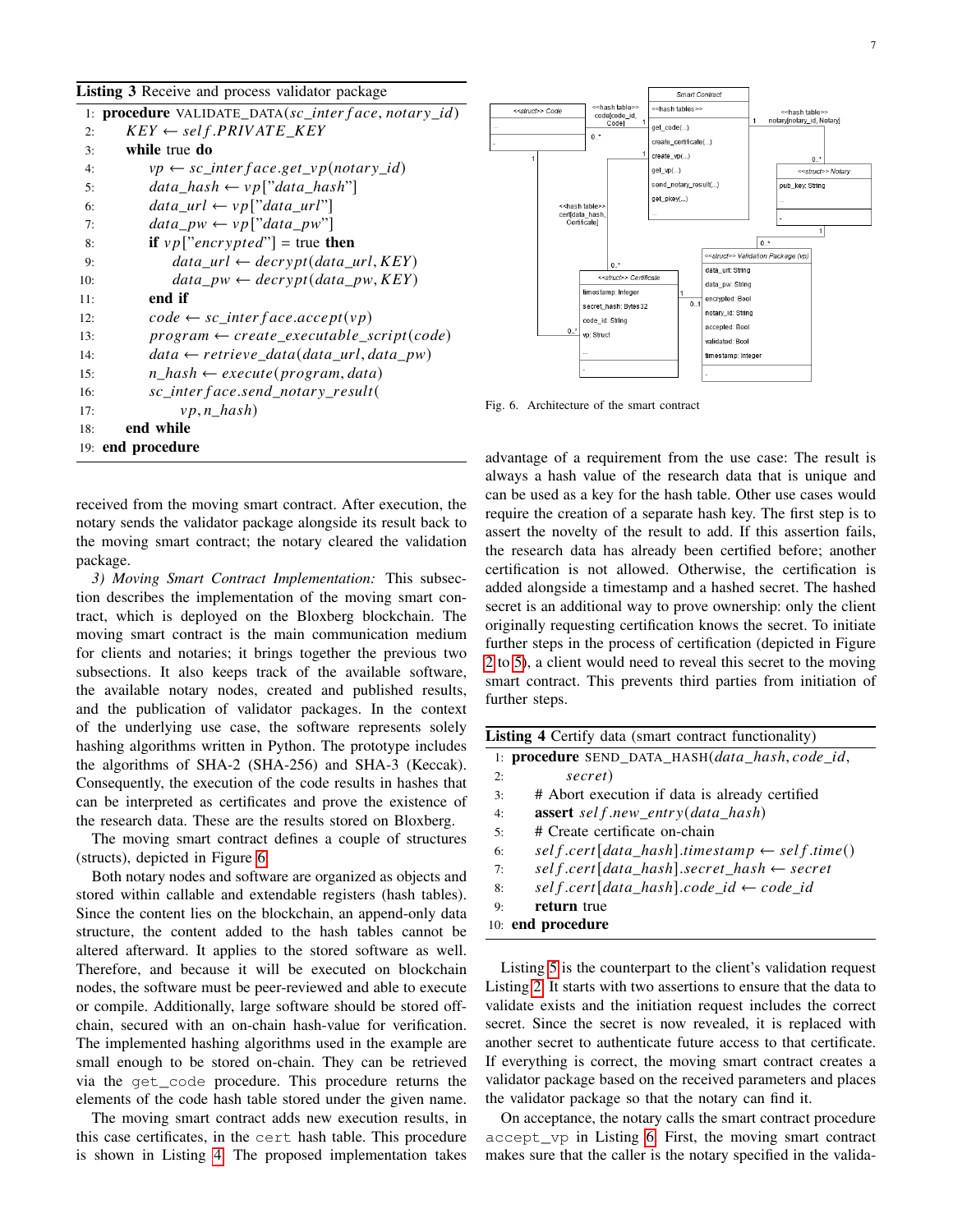| × | ٦<br>۰. |  |
|---|---------|--|
|   |         |  |

<span id="page-7-0"></span>

| <b>Listing 5</b> Request validation (smart contract functionality) |                                                          | Listing          |                |
|--------------------------------------------------------------------|----------------------------------------------------------|------------------|----------------|
|                                                                    | 1: procedure REQUEST_VALIDATION(                         |                  | $1:$ pro       |
| 2:                                                                 | notary_id, data_hash, data_url, data_pw,                 |                  | 2:             |
| 3:                                                                 | encrypted, secret, new_secret_hash)                      |                  | 3:             |
| 4:                                                                 | # Abort execution if data is not certified               |                  | 4:             |
| 5:                                                                 | assert self.is_certified(data_hash)                      |                  | 5:             |
| 6:                                                                 | $self.cert[data\_hash].used\_code \leftarrow used\_code$ |                  | 6:             |
| 7:                                                                 | # Abort execution if wrong secret is provided            |                  | 7:             |
| 8:                                                                 | <b>assert</b> check_secret(data_hash, secret)            |                  | 8:             |
| 9:                                                                 | # Renew secret hash                                      |                  | 9:             |
| 10:                                                                | self.cert[data_hash].secret_hash                         | $\longleftarrow$ | 10:            |
|                                                                    | new_secret_hash                                          |                  | sel            |
| 11:                                                                | # Creating validation package                            |                  | 11:            |
| 12:                                                                | $vp \leftarrow new validation\_package(data\_hash,$      |                  | 12:            |
| 13:                                                                | notary_id, data_url, data_pw, encrypted)                 |                  | 13: enc        |
| 14:                                                                | # Make validation package available for notary           |                  |                |
| 15:                                                                | self.place_vp(notary_id,data_hash,vp)                    |                  |                |
| 16:                                                                | return true                                              |                  | <b>Busines</b> |
|                                                                    |                                                          |                  |                |

17: end procedure

tor package. It would also reveal if the certificate were nonexistent or no validator package had been created. Afterward, it returns the code specified in the validator package.

<span id="page-7-1"></span>Listing 6 Accept validation package (smart contract functionality)

|    | 1: <b>procedure</b> ACCEPT $VP(data \ hash)$           |
|----|--------------------------------------------------------|
| 2: | $sender \leftarrow self.read\_sender\_address()$       |
| 3: | # Abort execution if sender is not the requested       |
| 4: | #  notary or certificate does not exist                |
| 5: | <b>assert</b> is requested notary (data hash, sender)  |
| 6: | $self.cert[data\_hash].vp. accepted \leftarrow true$   |
| 7: | $code_id \leftarrow self.cert.[data\_hash].used\_code$ |
| 8: | $code \leftarrow self.get\_code(code\_id)$             |
| 9: | return code                                            |
|    | 10: end procedure                                      |

Finally, after the client created a certificate and further a validator package directed toward a notary, and after the notary executed that validator package, the moving smart contract has to evaluate the validation. The notary calls the smart contract procedure shown in Listing [7.](#page-7-2) Again, this procedure starts with an assertion to assure that the call from the notary is correct and permitted. The moving smart contract now compares the new result (i.e., hash) from the notary with the stored (i.e., calculated by the client) result in the certificate. On a match, the validator package of that certificate is tagged as validated, and a timestamp is added.

## *B. Implementation Results*

To test the concept, the presented implementation needs to be deployed on a running system. Therefore, the developed moving smart contract is deployed on the Bloxberg blockchain, while the client-side code can be run on any personal computer. The server-side tool has to be deployed on a Bloxberg node. For this, the node hosted by the RTC Digital

<span id="page-7-2"></span>

|     | Listing 7 Validate data (smart contract functionality)              |
|-----|---------------------------------------------------------------------|
|     | 1: <b>procedure</b> SEND_NOTARY_RESULT( <i>data_hash,n_result</i> ) |
| 2:  | $sender \leftarrow self.read\_sender\_address()$                    |
| 3:  | # Abort execution if sender is not the requested                    |
| 4:  | #  notary or certificate does not exist                             |
| 5:  | <b>assert</b> is requested notary(data hash, sender)                |
| 6:  | # Check if results (hashes) match                                   |
| 7:  | $match \leftarrow (data\_hash = n\_result)$                         |
| 8:  | <b>if</b> match then                                                |
| 9:  | $self.cert[data\_hash].vp.value de \leftarrow true$                 |
| 10: | self.cert[data_hash].vp.timestamp                                   |
|     | sel f.time()                                                        |
| 11: | end if                                                              |
| 12: | return match                                                        |
|     | 13: end procedure                                                   |

Is Processes at the University of Applied Sciences Hamburg was available. This section summarizes the results that could be observed during implementation and test runs.

The test run was successful, as the client used the software stored in the moving smart contract and added a hash of arbitrary data to Bloxberg. The client could also invoke validation of the hash by the notary via the moving smart contract. Finally, the comparison performed by the moving smart contract reported a match.

Since data privacy is a concern in this project, it was necessary to use encryption in order to prevent access to the data via the information posted on the blockchain. The availability of public keys of the blockchain nodes is suitable here.

The ability to deploy and call smart contracts is a necessity to implement the presented concept. On Bloxberg, everyone can access the (public) blockchain, add and call new smart contracts via an open accessible node (hosted by the Max Planck Digital Library). Also, the internal Bloxberg cryptocurrency "Berg", needed for transaction fees, is available via a faucet at no cost. In the presented case, it turned out to be an advantage to let clients use the open accessible node instead of their notary to interact with the moving smart contract. Otherwise, a malicious notary could misuse its power of being both, a notary and access provider at the same time.

The test runs also revealed certain limitations of the concept. Foremost, the process of creating executable scripts based on source code stored on the blockchain turned out to be errorprone. Since the source code is handled as a string, little errors such as missing line breaks can cause syntax violations and, finally, compilation errors. This would be hard to control in a productive system. Also, the execution environment, including the interpreter and available libraries, needs to offer all necessities to make the scripts properly executable. The source code must also be written following defined rules in order to make the resulting scripts operable by the client/notary tool. This includes rules defining the parameters for function calls as well as return values.

Furthermore, the current state of the implementation lacks processes to add new notary nodes or software/source code. Trustable notaries and reviewed software build the foundation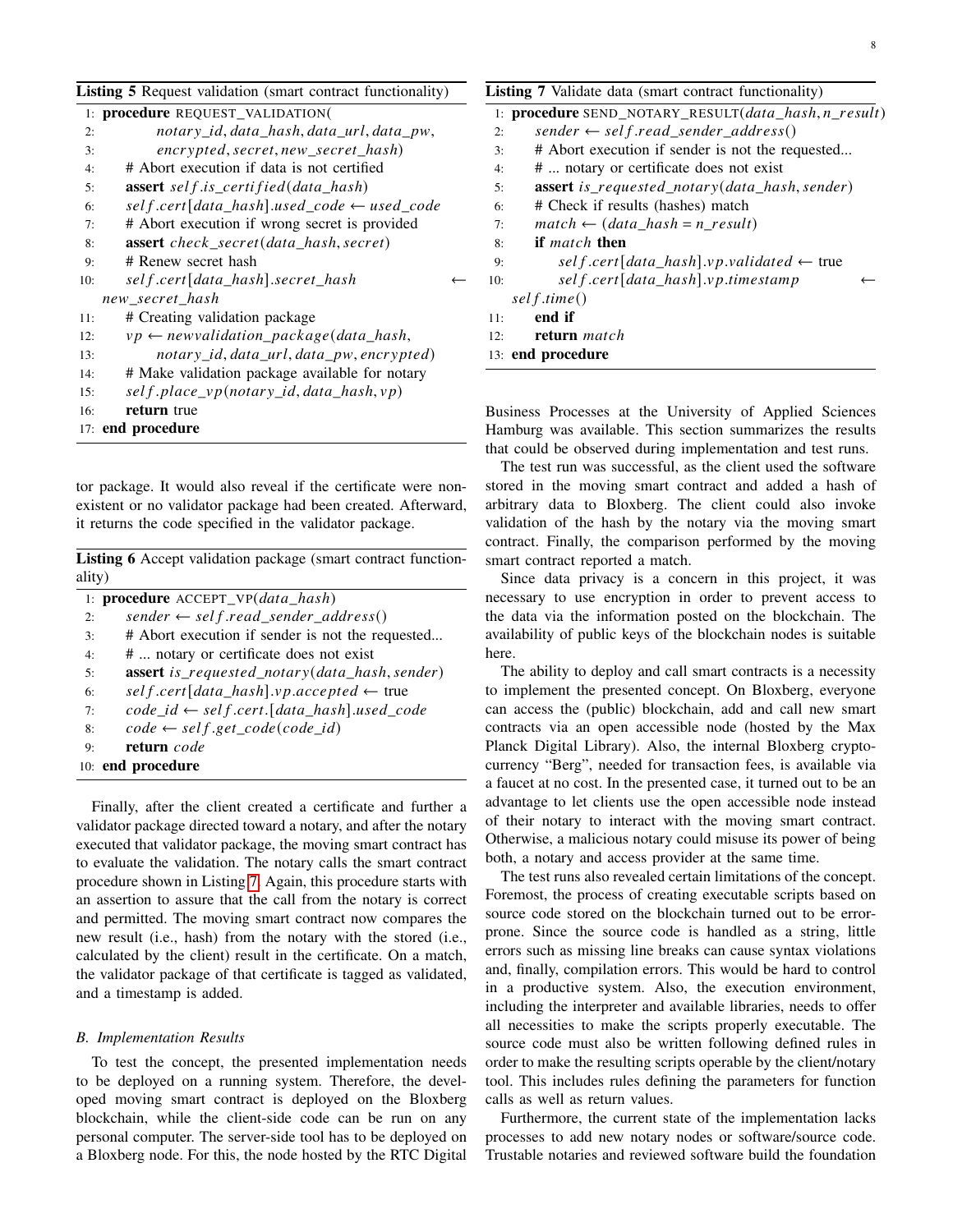of the presented concept. Therefore, further implementations need to include sophisticated governance concepts, controlling the availability of both. Such concepts can be part of future research works.

# V. EVALUATION AND DISCUSSION

<span id="page-8-1"></span>In the system described in this paper, there are four elements: (1) parties (entities that can request and execute software and retrieve and input data to that software), (2) software, (3) data, and calculation (4) results. The calculation result depends on the used software and data. The scenario of research data certification defines the software so that it delivers the same result for the same input data, but it should deliver a different result if the input data differs. This definition describes a robust hash function.

The central goal of moving smart contract is to distribute the software to the parties (clients, notaries, and peers) to make sure that every party can handle given data in the same way. Combined, this implies that parties receiving their software via the moving smart contract deliver the same result when processing the same input data. The implementation results have confirmed this behavior.

There are two possibilities for deviating outcomes when two parties are processing data with software provided by the moving smart contract: (1) the two parties used different software, or (2) the two parties used different input data. Since the presented implementation does not control execution, if the used software is the same as the one transferred, they can cheat. However, a client has little incentive to cheat. If she decides to do so, her results will probably never be validated. So while having the possibility to introduce a manipulated state into the system, it will not be possible to validate the result by a notary, i.e. the added state will eventually become useless. Consequently, the only reason to add such information to the blockchain would be to block a notary. Therefore, in the future, one needs to take measures to avoid such behavior.

The concept, even more, limits the incentive for notaries to cheat. In principle, they can report any result back to the moving smart contract. They can validate a result without checking it; in this case, at the latest, after complete publication (i.e., disclosure of the processed data by the client), any party will be able to (in-) validate the result, thereby proving the notary's misbehavior. They can also choose to invalidate a result on purpose. In this case, the client could choose to publish her data or let another notary validate her result. Even this could be proof of notary misbehavior. For notaries, proven misconduct can have a severe effect. This paper suggests moving smart contracts, especially for consortium blockchains. Misbehavior could lead to a ban from the consortium. For research institutions, as in the case of the Bloxberg blockchain, such a ban could result in a very negative impact on the institution's reputation.

Similarly, parties could cheat regarding the used data. The results would be similar. However, a client could deliberately share incorrect data with a notary and the correct data with another notary to collect proof for the misbehavior of a particular notary. There are possible solutions to this problem (e.g., parties could be required to do a handshake on data). Additionally, one could argue that there is no motivation for a notary to fail a validation; therefore, such cases should be irrelevant for judging a notary. Finally, this paper aims to present a concept that introduces a trusted state onto the blockchain based on off-chain data. If a client decides to misuse the system to undermine the credibility of a notary, it first undermines the credibility of her data.

The discussion above does not include errors resulting from accidents. Data could get corrupted during transportation, a client could advertise the wrong software, or a client could forget about the secret she stored together with her result (see implementation details). Discussing such problems will remain part of future research and development and is out of the scope of the present work.

## VI. CONCLUSIONS

<span id="page-8-0"></span>This paper presented and evaluated the concept of moving smart contracts. The basic idea behind this concept is to deploy a smart contract that administers software available via a blockchain. When a new state on the blockchain is based on off-chain data, involved parties can always rely on the moving smart contract to provide the same software (guaranteed by its availability on the blockchain) to process that data. In this way, the initial processing of the off-chain data can be repeated and validated by other parties that gain access to the original data—the introduced state on the blockchain gains trust. Furthermore, the notary is introduced. A notary is a node of the blockchain network selected by the client, introducing the off-chain data. The concept of the moving smart contracts allows the notary to validate the client's data processing result and, as such, the state introduced on the blockchain.

Research data certification proved to be a good use case to evaluate the concept. In this, research data is hashed and the hash is stored on the blockchain to prove data provenance later on. Every party (re-)producing the hash must use precisely the same algorithm to create the hash value. If every party uses the same piece of software, this is guaranteed. Additionally, data privacy can be a concern early on in the research publication process. This paper presented the implementation of research data certification using moving smart contracts. The moving smart contract administered software for hashing and spread this to the client and notary in the implementation. The parties successfully performed certification and validation.

While there is undoubtedly future research and development work left (e.g. the processes to add and review new software and notaries need to be developed, the way to store and execute the software needs to be more robust) the present implementation convinced that the concept of moving smart contracts is feasible and adds a new way to introduce trusted states based on off-chain data onto the blockchain.

## ACKNOWLEDGMENT

The work was funded by the German Federal Ministry of Education and Research (BMBF) under the grant marks 16QK03A and 16QK03C. The responsibility for the content of this publication lies with the authors.